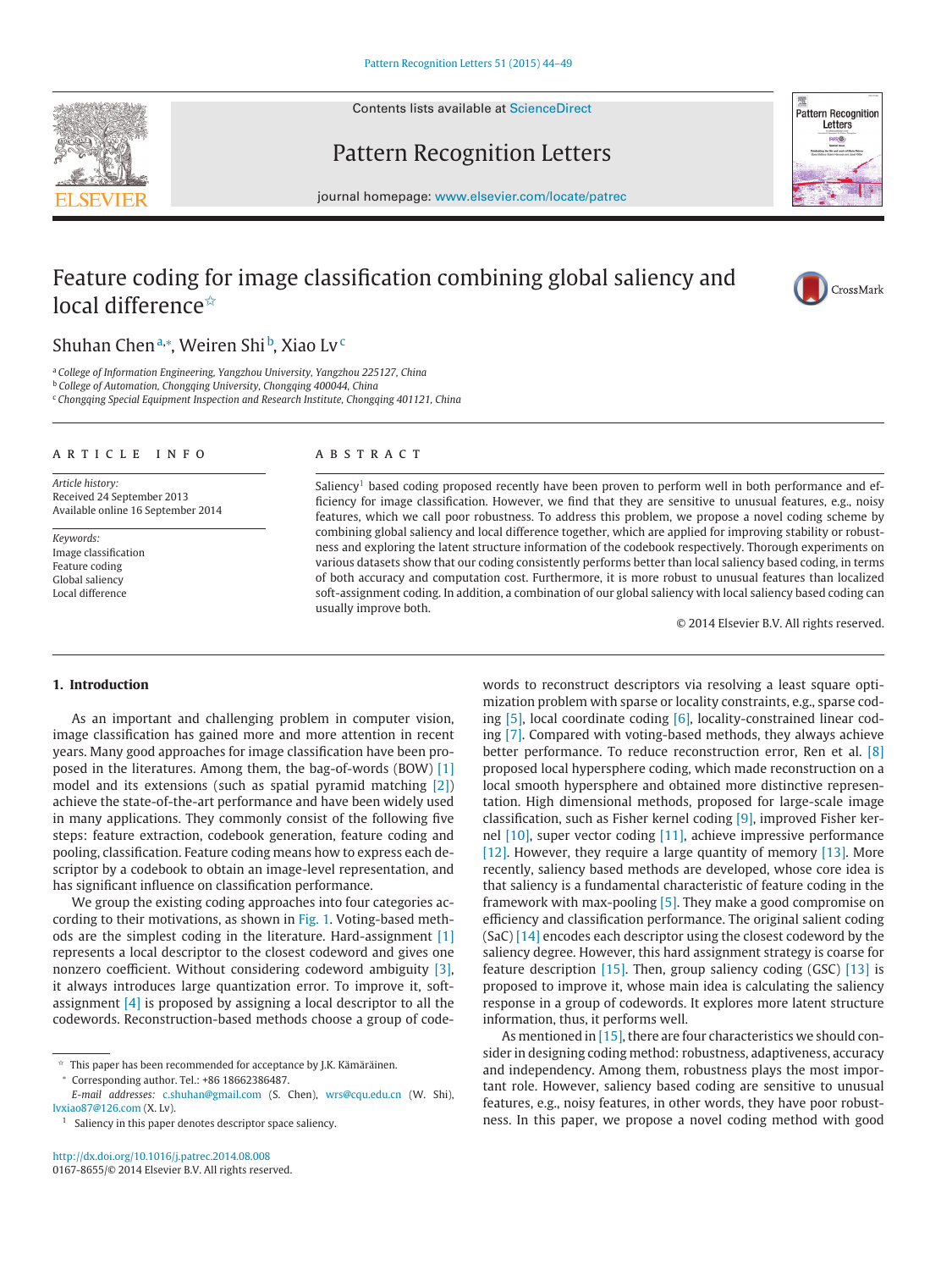<span id="page-1-0"></span>

**Fig. 1.** A taxonomy of coding methods in image classification. Several representatives are listed for each type of coding schemes.

robustness, adaptiveness and independency. Specially, it is achieved by combing global saliency and local difference together, thus, we call it global and local saliency based coding (GLSC). It is noted that they are applied for improving stability or robustness and exploring the latent structure information of the codebook respectively. In addition, our global saliency is complementary to the previous local saliency based coding, thus, a combination can usually improve both.

The remainder of the paper is organized as follows. In Section 2, we briefly review saliency based coding schemes in BOW model. The proposed coding method is presented in [Section 3.](#page-2-0) [Section 4](#page-3-0) provides experimental results on three datasets: Caltech-101, Scene-15 and UIUC-Sport. Finally, conclusions are drawn in [Section 5.](#page-4-0)

# **2. Related work**

In this section, we mainly concentrate on saliency based coding strategies, introduce their motivations and analyze their limitations. Let  $x_i$  ( $x_i \in \mathbb{R}^d$ ) be a *d* dimensional descriptor, such as scale-invariant feature transform (SIFT) descriptor [\[16\],](#page-5-0)  $B_{d \times M} = (b_1, b_2, \ldots, b_M)$  be a codebook with *M* cluster centers, and  $u_i$  ( $u_i \in \mathbb{R}^d$ ) be the coding coefficient vector of  $x_i$ , e.g.,  $u_{ij}$  be the response of  $x_i$  on codeword  $b_j$ .

Currently, the framework of using a sparse or local coding scheme combining with max-pooling is regarded as the state-of-the-art. Pooling operation is used to obtain an image-level representation. In the max-pooling, only the strongest response will be preserved. Let *pj* be the *i*th component of image representation *p*, then max-pooling can be defined as:

$$
p_j = \max_i u_{ij} \tag{1}
$$

where  $i = 1, 2, \ldots, l$ , and *l* is the total number of local features in an image. A detailed analysis of feature pooling was conducted in [\[22\],](#page-5-0) including average [\[1\],](#page-4-0) sum [\[2\],](#page-4-0) max pooling, we only concentrate on max-pooling in this paper.

In saliency based coding, a strong response on a codeword means that this codeword is much closer to a descriptor belonging to it comparing with the other codewords [\[15\].](#page-5-0) It indicates the codeword can represent this descriptor independently, which is measured by saliency degree in saliency based coding. In the original salient coding, it is defined by measuring the difference between the closest code and other *K*-1 codes. In detail, a descriptor is represented as:

$$
u_{ij} = \begin{cases} \Psi(x, b_j), & \text{if } j = \arg \min_j \left( ||x - b_j||^2 \right) \\ 0, & \text{otherwise} \end{cases}
$$
  

$$
\Psi(x_i, \tilde{b}_j) = 1 - \frac{||x_i - \tilde{b}_j||_2}{\left[ 1/(K - 1) \right] \sum_{k \neq j}^{K} ||x_i - \tilde{b}_k||_2}
$$
 (2)



**Fig. 2.** Illustration of saliency based coding. The blue balls are local descriptors and the green rectangles are codewords. The red lines denote the Euclidean distance between them in descriptor space. (For interpretation of the references to color in this figure legend, the reader is referred to the web version of this article.)

where  $\Psi$  denotes the saliency degree, and is the set of *K* closest codewords to descriptor *x*.

Although performs well in both effectiveness and efficiency, there still exists a limitation caused by the coarse hard assignment strategy. Only considering the closest codeword, the representations of some descriptors may be suppressed in the subsequent max-pooling. Take Fig. 2 for example, wherein  $x_1$ ,  $x_2$ ,  $x_3$  and  $b_1$ ,  $b_2$ ,  $b_3$  denote local descriptors and codewords respectively, *Sij* and *Gij* denote the response of  $x_i$  to  $b_i$  in SaC and GSC respectively. As described in Fig. 2,  $S_{22}$  is suppressed by  $S_{12}$  (since  $S_{22} < S_{12}$ ), thus, it will lose the representation of descriptor  $x_2$ .

To improve it, Wu et al. [\[13\]](#page-5-0) proposed GSC method by introducing group coding. Its main idea is to compute the saliency response in a group of codewords with different group code sizes, and the maximum of all responses is preserved in the final coding result. Let *v<sup>g</sup>* denote the coding response with group code size *g*, then the GSC representation can be described as:

$$
u_{ij} = \max \{v_{ij}^g\}, g = 1, ..., G
$$
  
\n
$$
v_{i,j}^g = \begin{cases} \Phi^g(x_i), & \text{if } b_j \in g(x_i, g) \\ 0, & \text{otherwise} \end{cases}
$$
  
\n
$$
\Phi^g(x_i) = \sum_{t=1}^{G+1-g} (\|x_i - \tilde{b}_{g+t}\|_2 - \|x_i - \tilde{b}_g\|_2)
$$
\n(3)

where in  $\Phi$ <sup>g</sup> denotes group saliency degree,  $g(x_i, g)$  denotes the set of the *g* closest codewords of descriptor *xi*, and *G* is the maximum group code size.

GSC not only preserves the good properties of effectiveness and efficiency in SaC with the help of group coding, but also performs more stably and robustly than SaC. Consider the example in Fig. 2  $(G = 2)$ , although the response  $G_{22}$  is also suppressed by  $G_{12}$  (since  $G_{22} < G_{12}$ ), we can still find the representation of descriptor  $x_2$  on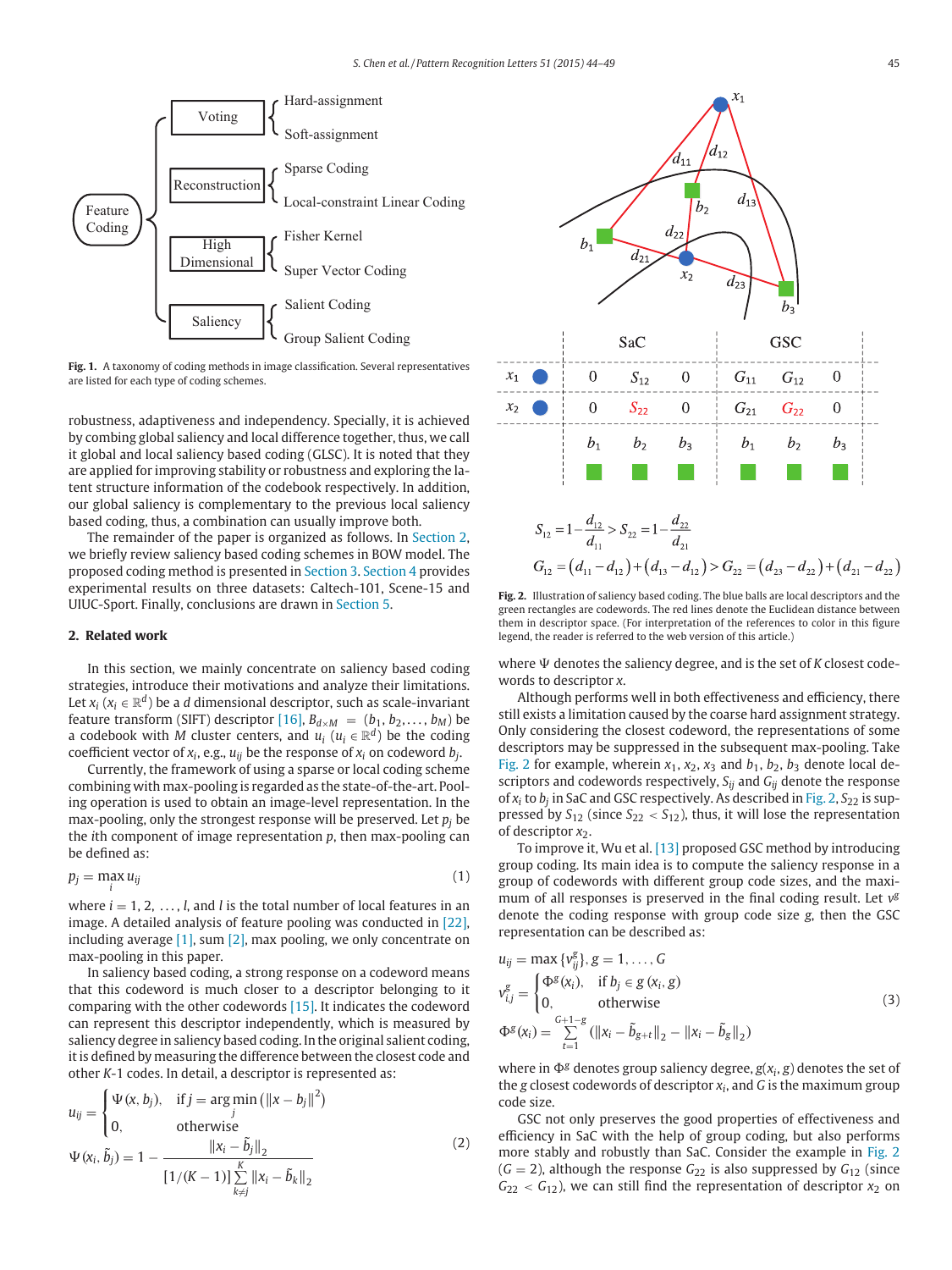<span id="page-2-0"></span> $b_1$  ( $G_{21}$ ). However, consider the special case, if the response  $G_{21}$  is still suppressed by  $G_{11}$  ( $G_{21}$  <  $G_{11}$ ), could it be about to happen again? The answer is true, and we will discuss it in the next section.

### **3. The proposed method**

### *3.1. Global saliency*

Both of SaC and GSC calculate saliency response on the *k* closest codewords, which indicates that they only reflect the local saliency characteristic, thus, we call them local saliency based coding in this work. As mentioned before, the response of the neighbor codeword still will be suppressed in GSC. We analyze that it is caused by disregarding the global saliency information. We also find that preserving more representations of various descriptors would improve the stability and robustness of coding, nor more representations of only some salient descriptors. Specifically, we will illustrate it though the following two cases.

- Case 1: A descriptor  $x_1$  is far away from all the codewords. In this case, any single code cannot well represent the descriptor. However, it may produce high response on the *K* closest codewords in local saliency based coding, in other words, it could produce high local saliency response which is not stable and robust. Table 1(a) is an example in this case.
- Case 2: A descriptor  $x_2$  is close to all the codewords, especially to these *K* closest codewords. In this case, all these codes should be used to describe the descriptor. However, it may produce weak response relative to case 1, in other words, it could produce low local saliency, thus, it may be suppressed by the response of  $x_1$ , which will cause the loss of the  $x_2$ 's representation. We show an example of this case in Table 1(b).

As can be found in Table 2 that the response  $u_{21}$  will be suppressed by  $u_{11}$  (since  $u_{21} < u_{11}$ ) in SaC, while in GSC, all the responses of  $x_2$ will be suppressed by  $x_1$ , thus, we will lose the representation of  $x_2$ in both SaC and GSC. To solve it, we first propose a global saliency

#### **Table 1**

Two examples showing global saliency.

| (a)    |                             |          |                                                                 |                             |                             |  |  |
|--------|-----------------------------|----------|-----------------------------------------------------------------|-----------------------------|-----------------------------|--|--|
|        | 0.4406                      | 0.5873   | $  x_1 - b_1  ^2$ $  x_1 - b_2  ^2$ $  x_1 - b_3  ^2$<br>0.5918 | $  x_1 - b_4  ^2$<br>0.6459 | $  x_1 - b_5  ^2$<br>0.6597 |  |  |
|        | $u_{11}$                    | $u_{12}$ | $u_{13}$                                                        | $u_{14}$                    | $u_{15}$                    |  |  |
| SaC    | 0.2907                      | $\Omega$ | $\Omega$                                                        | $\Omega$                    | $\theta$                    |  |  |
| GSC    | 0.9448                      | 0.2113   | 0.1933                                                          | 0.0310                      | 0.0104                      |  |  |
| Global | 0.5594                      | 0.4127   | 0.4082                                                          | 0.3541                      | 0.3403                      |  |  |
| GLSC   | 0.7918                      | 0.1908   | 0.1724                                                          | $-0.0493$                   | $-0.1058$                   |  |  |
| (b)    |                             |          |                                                                 |                             |                             |  |  |
|        | $  x_2 - b_1  ^2$<br>0.2368 | 0.2815   | $\ x_2 - b_2\ ^2$ $\ x_2 - b_3\ ^2$<br>0.2991                   | $  x_2 - b_4  ^2$<br>0.3355 | $  x_2 - b_5  ^2$<br>0.3395 |  |  |
|        | $u_{21}$                    | $u_{22}$ | $u_{23}$                                                        | $u_{24}$                    | $u_{25}$                    |  |  |
| SaC    | 0.2457                      | $\Omega$ | $\Omega$                                                        | $\Omega$                    | $\Omega$                    |  |  |
| GSC    | 0.4215                      | 0.1980   | 0.1276                                                          | 0.0184                      | 0.0034                      |  |  |
| Global | 0.7632                      | 0.7185   | 0.7009                                                          | 0.6645                      | 0.6605                      |  |  |
| GLSC   | 0.3495                      | 0.2411   | 0.1985                                                          | 0.1103                      | 0.1006                      |  |  |

#### **Table 2**

Max-pooling results of Table 1. The italic ones denote the responses of descriptor  $x_2$ , and the others denote the responses of descriptor  $x_1$ .

|                           | $b_1$                      | b2               | bз                    | bд                         | b <sub>5</sub>             |
|---------------------------|----------------------------|------------------|-----------------------|----------------------------|----------------------------|
| SaC<br>GSC<br><b>GLSC</b> | 0.2907<br>0.9448<br>0.7918 | 0.2113<br>0 2411 | 0<br>0.1933<br>0.1985 | $_{0}$<br>0.0310<br>0.1103 | $\cup$<br>0.0104<br>0.1006 |

based coding method. In common sense, saliency indicates the most noticeable property, which is described as the closest codeword is much closer to a descriptor than the other *K*-1 closest codewords in [\[14\].](#page-5-0) Different with [\[14\],](#page-5-0) we extend the local saliency to global saliency to improve its stability and robustness. In detail, it is defined as the ratio of the difference between the closest code and all the other codes.

$$
\Psi_G(x_i, \tilde{b}_j) = \Phi\left(\frac{\|x_i - \tilde{b}_j\|_2}{\left[1/(n-1)\right] \sum_{k \neq j}^n \|x_i - \tilde{b}_k\|_2}\right)
$$
(4)

where  $\Phi$  is a monotonically decreasing function which denotes the global saliency degree, here, we define it as:

$$
\Phi(a) = 1 - a \tag{5}
$$

Rigidly calculating the response of each descriptor on all the codewords nor the closest ones has been proven to degrade the classification performance. Because it fails to capture the underlying manifold structure in codewords [\[17\].](#page-5-0) Locality constraint which has been proven to outperform the sparse constraint is usually applied to reduce computation cost. Thus, we also make locality constraint on our global saliency, that is only computing response on the *K* closest codewords:

$$
u_{i,j} = \begin{cases} \Psi'_{G}(x, b_j), & \text{if } b_j \in N_K(x_i) \\ 0, & \text{otherwise} \end{cases}
$$
(6)

where  $N_K(x_i)$  denotes the set of *K* closest codewords to descriptor  $x_i$ . For convenience of computation, we further make an approximation as below:

$$
\Psi'_{G}(x_{i}, \tilde{b}_{j}) = \Phi\left(\frac{\|x_{i} - \tilde{b}_{j}\|_{2}}{(1/n) \sum_{k=1}^{n} \|x_{i} - \tilde{b}_{k}\|_{2}}\right)
$$
(7)

Consider the above two examples again, coding responses produced by our global saliency are shown in Table 1. We can find that the response  $u_{11}$  is suppressed by  $u_{21}$  (since  $u_{11} < u_{21}$ ) in global saliency coding, which is opposite to the local saliency based coding. Although obtained better performance than the local saliency based coding (can be seen in [Section 4\)](#page-3-0), the problem mentioned above still exists. We will solve it by introducing local difference, which will be discussed in the following subsection. In addition, a combination of our global saliency with previous methods lacking global saliency information can usually improve both.

# *3.2. Local difference*

Research shows that local saliency is a fundamental characteristic in feature coding, these codes with high local saliency could independently describe the descriptors [\[14\].](#page-5-0) In SaC, local saliency is defined as the ratio of the difference between the closest code and other *K*-1 codes, the bigger the ratio, the higher the local saliency. In GSC, local saliency is defined as the sum of the difference between the closest code and other *K*-1 codes in a group code size, the larger the difference, the higher the local saliency. In this work, we define local difference to reflect local saliency, the higher the local difference, the higher the local saliency, which is defined as:

$$
\Psi_L(x_i, \tilde{b}_j) = \sum_{k=1}^K \|x_i - \tilde{b}_k\|_2 - K\|x_i - \tilde{b}_j\|_2
$$
\n(8)

In our local difference coding, large non-negative value reflects high local saliency, while small negative value reflects low local saliency. However, negative response is meaningless, because it will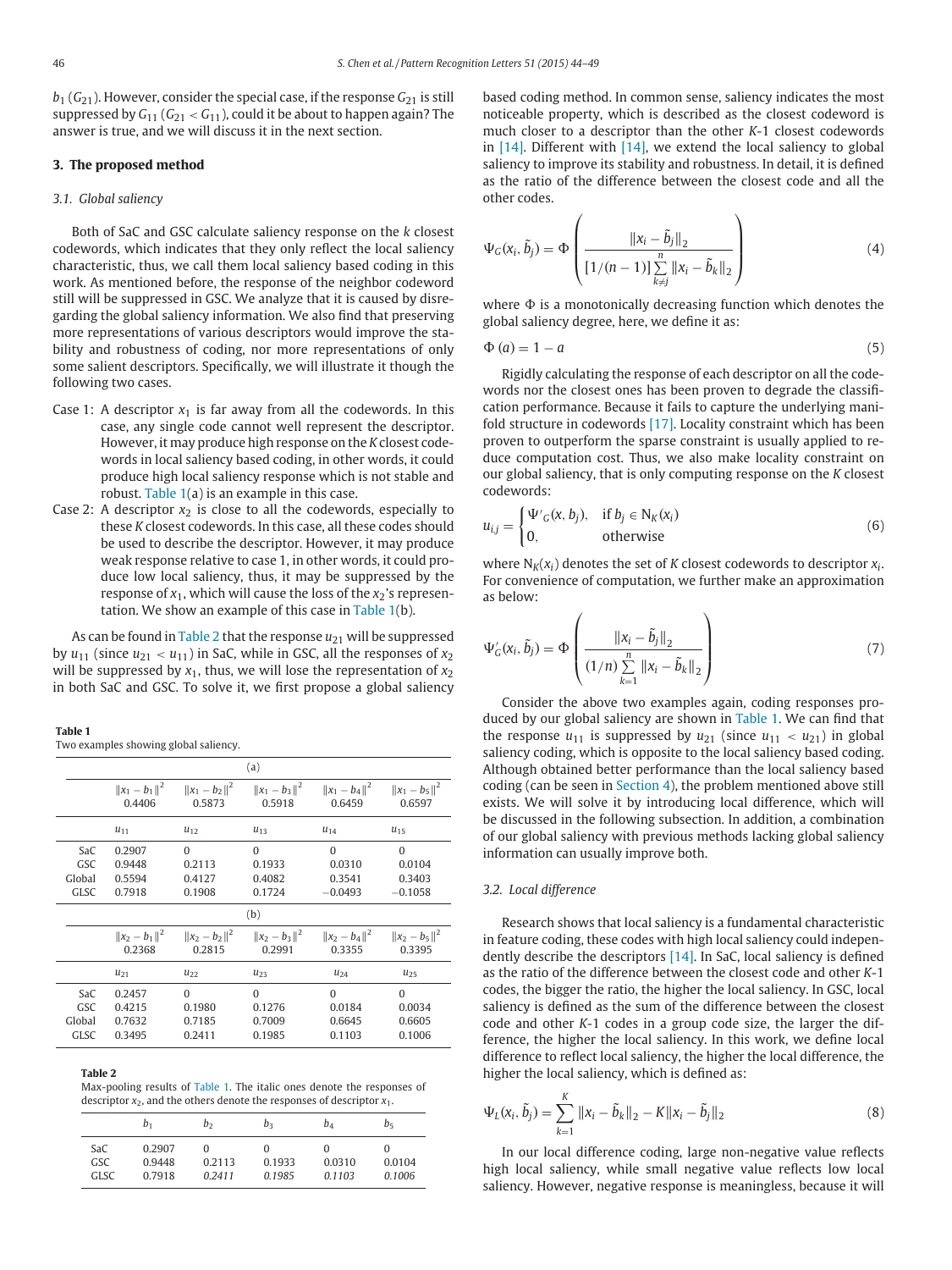<span id="page-3-0"></span>be suppressed by zero in the subsequent max-pooling. Thus, we simply set them zero:

$$
\Psi'_{L} = \begin{cases} \Psi_{L}, & \text{if } \Psi_{L} > 0 \\ 0, & \text{otherwise} \end{cases}
$$
 (9)

Finally, our local difference coding can be written as:

$$
u_{i,j} = \begin{cases} \Psi'_{L}(x, b_{j}), & \text{if } b_{j} \in N_{K}(x_{i}) \\ 0, & \text{otherwise} \end{cases}
$$
(10)

# *3.3. GLSC coding*

We think that a salient code should both have high global and local saliency. Therefore, we combine global saliency and local difference together to reflect saliency degree. Here, we simply combine them by linear summation, in which local difference is used to revise global saliency. In detail, it is defined as:

$$
\Psi = \Psi'_{G} + q\Psi_{L} \tag{11}
$$

where *q* is a weighted factor.

In our coding scheme, high salient coding response is only produced when with high global saliency and high local difference simultaneously. It is noted that the local difference with negative response is used to revise global saliency. Our coding can perform more stably and robustly than local saliency based coding by considering global saliency and local difference together. Come back to the above two examples, we can find that although the response  $u_{21}$  is suppressed by  $u_{11}$  (since  $u_{21} < u_{11}$ ), the representation of  $x_2$  can still be found on *u*22, *u*23, *u*24, *u*<sup>25</sup> simultaneously. Our GLSC coding not only preserves the effectiveness and efficiency of local saliency based coding, but also shows better stability and robustness.

# **4. Experiments**

# *4.1. Datasets and experimental settings*

The following three datasets are used for test in our experiments:

- *Caltech-101*[\[18\]:](#page-5-0) It contains 9144 images in 102 classes (including a background class) including animals, vehicles, flowers, etc., with high intra-class appearance shape variability. The number of images per category ranges from 31 to 800. Most of the images are medium resolution, i.e.  $300 \times 300$  pixels.
- *Scene-15* [\[19\]:](#page-5-0) It contains 4485 images spread over 15 categories, including outdoor and indoor scenes, e.g., mountains, forest, living room and kitchen. There are 200–400 images per category with average image resolution of  $300 \times 250$  pixels.
- *UIUC-Sport*[\[20\]:](#page-5-0) It is a sport event dataset which contains 1792 images in eight categories including badminton, bocce, croquet, polo, rock climbing, rowing, sailing and snowboarding. The number of images varies from 137 to 250 in each category.

We choose the SaC  $[14]$ , GSC  $[13]$  and localized soft-assignment coding (LSC) [\[17\]](#page-5-0) for comparison. Note that all of them are efficient coding techniques, and LSC achieves top performance except IFK and SVC in state-of-the-art methods. The source code of LSC is available on the author's project site. For fair comparison, we integrate all the other methods (including our GLSC) into the LSC framework. Thus, we can guarantee that all the configurations other than the coding part is the same. In our experiments, only a single descriptor is used, the SIFT descriptor, which is densely extracted from images on a grid with step size of six pixels under one scale 16×16 pixel patches. Codebook is generated by the standard *K*-means clustering algorithm. The codebook size and other parameters in our method will be discussed in the next subsection. Max-pooling is used in all our experiments. SPM kernel with three levels of  $1 \times 1$ ,  $2 \times 2$  and  $4 \times 4$  is adopted. Lib-linear

SVM is used for classification wherein the penalty coefficient is set to 1. All experiments are repeated 10 times with different random selected training and testing images in a PC with an Intel Core 2 Duo CPU (2.26 GHz) and 4 GB RAM, and results are shown with average accuracy and the standard deviation.

#### *4.2. Experimental results and analysis*

*Caltech-101*: On this dataset, we use 30 images per class for training while leaving the rest for test. We first study the influence of *K* in [Eq. \(6\),](#page-2-0) (10) and *q* in Eq. (11) to our algorithm, and then test whether our global saliency is complementary to previous local saliency based coding methods, finally, compare the classification performance of various coding approaches with different size of codebook. We also make an additional experiment to study the robustness of different approaches, in which random noises in different proportions per image are added to replace the original SIFT descriptors as did in [\[15\].](#page-5-0)

Fig. 3(a) shows the performance when  $K = 2, 5, 10, 20, 40$  with 1024 codebook. From the experimental results, we can see that  $K \leq 10$  leads to a good performance, while  $K \geq 20$ , the performance degrades quickly. We fix *K* to 5 in the rest of tests. Fig. 3(b) shows the results when  $q = 0.5, 1.0, 1.5, 2.0, 2.5$  with 1024 codebook on three datasets. As seen,  $q = 1.5$  obtains best performance except on UIUC-Sport ( $q = 2.0$ ) dataset. For simplicity, we set  $q = 1.5$  in the following experiments. We further test the effectiveness of our global saliency, the results are shown in [Fig. 4,](#page-4-0) in which the global saliency and local difference are calculated by Eqs.  $(6)$  and  $(10)$  respectively. The global saliency coding outperforms the local saliency based coding. Furthermore, all the tested methods (SaC, GSC) perform over a wide range after combining our global saliency due to its complementary property. The results of various coding strategies under different size of



**Fig. 3.** Performance of our method under different *K*, *q*.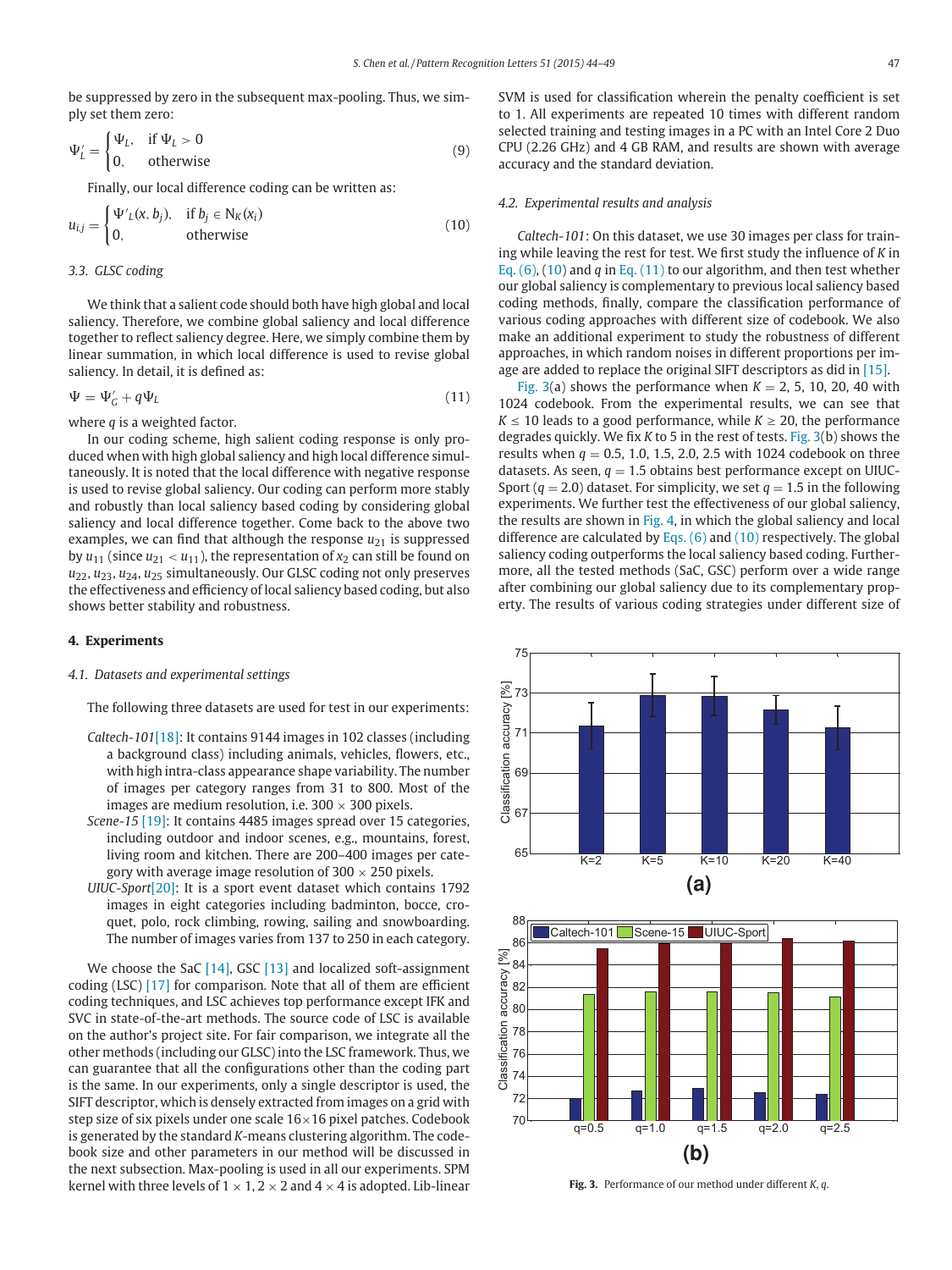| Codebook size  | SaC              | GSC              | <b>ISC</b>       | GLSC             |  |  |
|----------------|------------------|------------------|------------------|------------------|--|--|
|                |                  | (a) Caltech-101  |                  |                  |  |  |
| 256            | $65.20 \pm 0.57$ | $66.73 + 0.38$   | $68.95 \pm 0.84$ | $69.13 + 1.03$   |  |  |
| 512            | $66.66 \pm 0.46$ | $69.87 + 1.22$   | $71.39 + 1.08$   | $71.31 + 0.63$   |  |  |
| 1024           | $66.21 + 1.30$   | $70.76 + 0.87$   | $72.57 \pm 1.06$ | $72.89 + 1.06$   |  |  |
| 2048           | $65.67 + 0.96$   | $71.32 + 1.21$   | $74.21 + 0.72$   | $74.02 + 1.38$   |  |  |
| (b) Scene-15   |                  |                  |                  |                  |  |  |
| 256            | $76.63 + 0.50$   | $76.60 + 0.52$   | $78.08 + 0.61$   | $78.28 \pm 0.56$ |  |  |
| 512            | $78.15 + 0.37$   | $78.28 + 0.65$   | $80.05 + 0.57$   | $79.92 + 0.78$   |  |  |
| 1024           | $77.68 \pm 0.62$ | $79.27 \pm 0.41$ | $81.55 + 0.35$   | $81.62 + 0.56$   |  |  |
| 2048           | $78.01 \pm 0.64$ | $80.03 + 0.75$   | $82.30 \pm 0.77$ | $82.51 \pm 0.64$ |  |  |
| (c) UIUC-Sport |                  |                  |                  |                  |  |  |
| 256            | $83.64 + 1.05$   | $82.30 + 1.29$   | $83.28 + 0.90$   | $83.29 + 1.01$   |  |  |
| 512            | $84.33 + 0.59$   | $84.64 + 0.72$   | $84.61 + 0.99$   | $84.72 + 1.01$   |  |  |
| 1024           | $85.08 + 0.72$   | $85.79 + 0.79$   | $85.65 + 0.85$   | $86.01 + 0.71$   |  |  |
| 2048           | $85.51 + 1.24$   | $86.59 + 0.75$   | $86.15 + 1.31$   | $86.75 + 1.27$   |  |  |

<span id="page-4-0"></span>



**Fig. 4.** Effectiveness of our global saliency.



**Fig. 5.** The influence of random noises on coding algorithms.

codebook are shown in Table 3(a). It is obvious that our method and LSC outperform the others a large margin. With the increase of the codebook size, our method performs better and better. But for SaC, the performance decreases when the codebook size becomes large. This conclusion is the same as drawn in  $[13]$ . From Fig. 5, we can see clearly that our coding method performs best under different noise level, which indicates its good robustness to noises. Thus, we can say our GLSC coding is better than LSC. It is noted that the SaC in our implementation is slightly worse than reported in the original paper, we analyze that it may be caused by the different engineering details, e.g., normalization of descriptors, scale of densely grid in SIFT (only one scale is used in our framework).

*Scene-15*: Following the experimental setup of Lazebnik et al. [2], we randomly pick out 100 images from each category for training and the remainder for testing. As illustrated in Table 3(b), our proposed method and LSC still perform better than the others.

*UIUC-Sport*: We follow the common experimental setup as did in [\[17,21\],](#page-5-0) and randomly selected 70 training images from each category and test on the rest images. Table  $3(c)$  gives the performance comparison of the various methods. Again, our GLSC shows better performance than the other coding methods.

#### **5. Conclusion**

In this paper, we first analyzed various coding strategies in BOW model, and then deeply discussed the advantages and limitations of local saliency based coding. We have demonstrated that the global saliency is an important characteristic of coding, which has not been fully considered in the literatures. Based on this analysis, we proposed a novel and efficient coding method by combining global saliency and local difference together, called GLSC. The experimental results on different databases (Caltech-101, Scene-15 and UIUC-Sport) have shown its superiority (stability and robustness) to local saliency based coding and also performed as well as LSC which achieves top classification performance in state-of-the-art methods. Furthermore, compared with LSC, our coding approach is more robust when dealing with noisy features. It is also worth noting that global saliency coding can also be cooperated with other coding strategies such as SaC and GSC to improve both. In future, we will further study the influence of different combination strategies of global saliency and local difference, and experimentally analyze on more challenging datasets.

#### **Acknowledgments**

The authors would like to express their sincere thanks to the anonymous reviewers for their invaluable suggestions and comments to improve this paper.

### **References**

- [1] [G. Csurka, C. Bray, C. Dance, L. Fan, Visual categorization with bags of keypoints,](http://refhub.elsevier.com/S0167-8655(14)00257-8/bib0001) in: Workshop on Statistical Learning in Computer Vision, ECCV, 2004, pp. 1–22.
- [2] [S. Lazebnik, C. Schmid, J. Ponce, Beyond bags of features: spatial pyramid matching](http://refhub.elsevier.com/S0167-8655(14)00257-8/bib0002) [for recognizing natural scene categories, vol. 2, in: IEEE Conference on Computer](http://refhub.elsevier.com/S0167-8655(14)00257-8/bib0002) Vision and Pattern Recognition (CVPR) 2006, pp. 2169–2178.
- [3] [J.C. Van Gemert, C.J. Veenman, A.W.M. Smeulders, J.-M. Geusebroek, Visual word](http://refhub.elsevier.com/S0167-8655(14)00257-8/bib0003) ambiguit[y, IEEE Trans. Pattern Anal. Mach. Intell. 32 \(7\) \(2010\) 1271–1283.](http://refhub.elsevier.com/S0167-8655(14)00257-8/bib0003)
- [4] [J.C. Van Gemert, J.-M. Geusebroek, C.J. Veenman, A.W.M. Smeulders,](http://refhub.elsevier.com/S0167-8655(14)00257-8/bib0004) Kernel code[books for scene categorization, in: European Conference on Computer Vision](http://refhub.elsevier.com/S0167-8655(14)00257-8/bib0004) (ECCV) 2008, pp. 696–709.